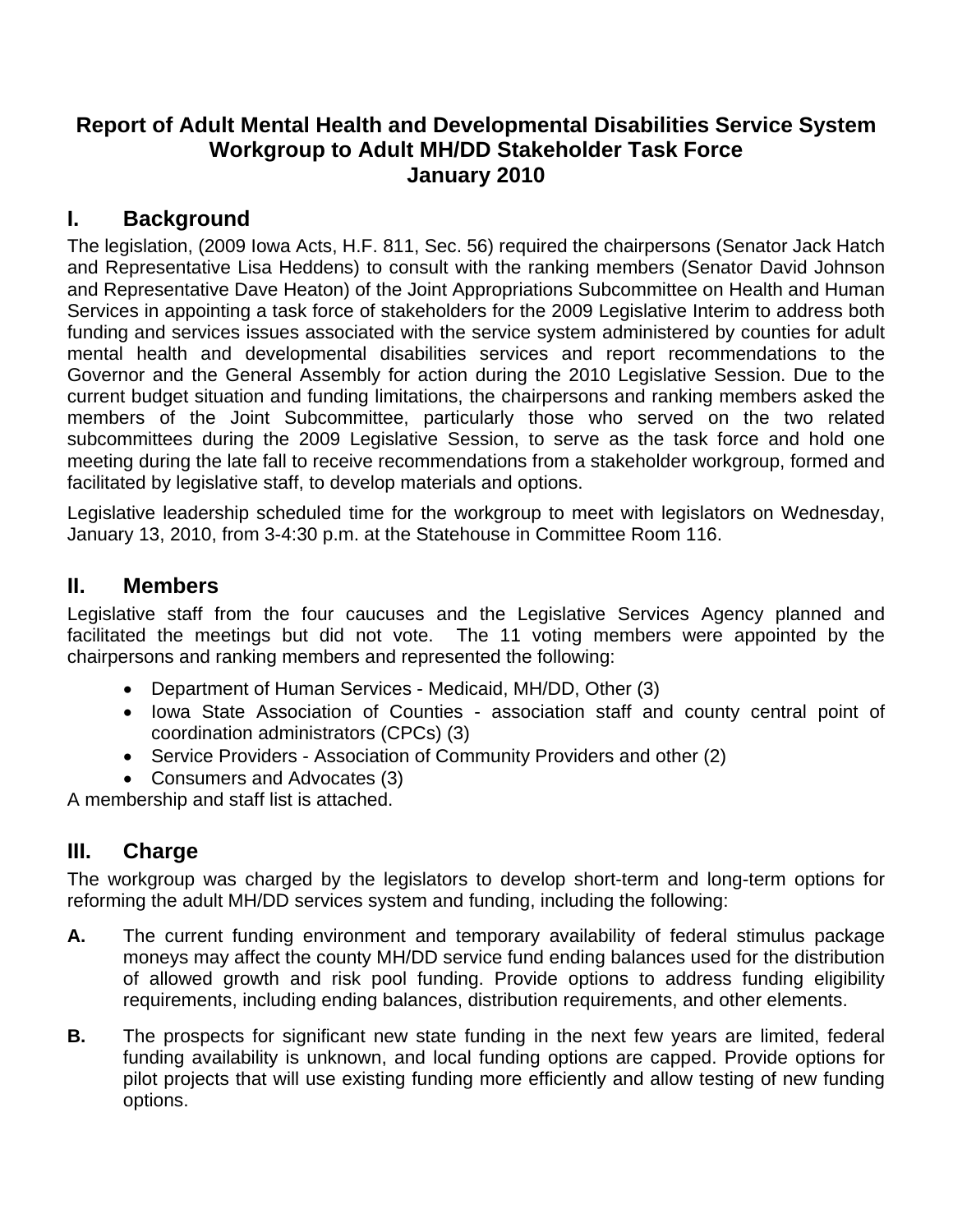# **IV. MH/DD Workgroup System Reform Options**

Approved following workgroup meeting on 11/18/09.

**Overview**. This listing describes the options discussed by the workgroup during the six meetings held on August 26, September 23, October 7 and 21, and November 4 and 18, 2009. Unless indicated otherwise, the numbering of the items under each part does not indicate a priority order but instead is for reference purposes only.

# **A. System Transformation Values and Principles**

On September 23, 2009, the workgroup accepted the following system values and principles outlined in the strategic plan undertaken by the Department of Human Services (DHS):

- **1.** Public awareness and support for inclusion:
	- **a.** Foster welcoming communities that recognize and respect the potential of all Iowans, and are receptive to their participation in and contributions to society.
	- **b.** Ensure that the public is well informed about mental health and disability, and ready to take responsibility for prevention and early intervention.
- **2.** Access to services and supports: Promote policies and practices that facilitate timely access to appropriate services and supports.
- **3.** Empowerment: Emphasize the ability of people to do the following:
	- **a.** Make informed choices about their personal goals, about the activities that will make their lives meaningful, and about the amounts and types of services to be received.
	- **b.** Understand the consequences and accept responsibility for those choices.
- **4.** Collaboration and partnership in building community capacity: Align state and local policies and programs to support the legislative vision of resiliency and recovery for Iowans with mental illness, and the ability of Iowans with disabilities to live, learn, work, and recreate in communities of their choice.
- **5.** Quality: Improve quality by measuring results and fund services that achieve results.
- **6.** Individualized and person-centered: Provide a comprehensive, integrated, and consistent array of supports, and services that are individualized and flexible.
- **7.** Consumer and family driven: Persons and their families are active participants in developing policies and in evaluating effectiveness of providers, supports, and services.
- **8.** Provider accountability: Ensure high-quality mental health and disability supports and services by focusing on client goals and outcomes.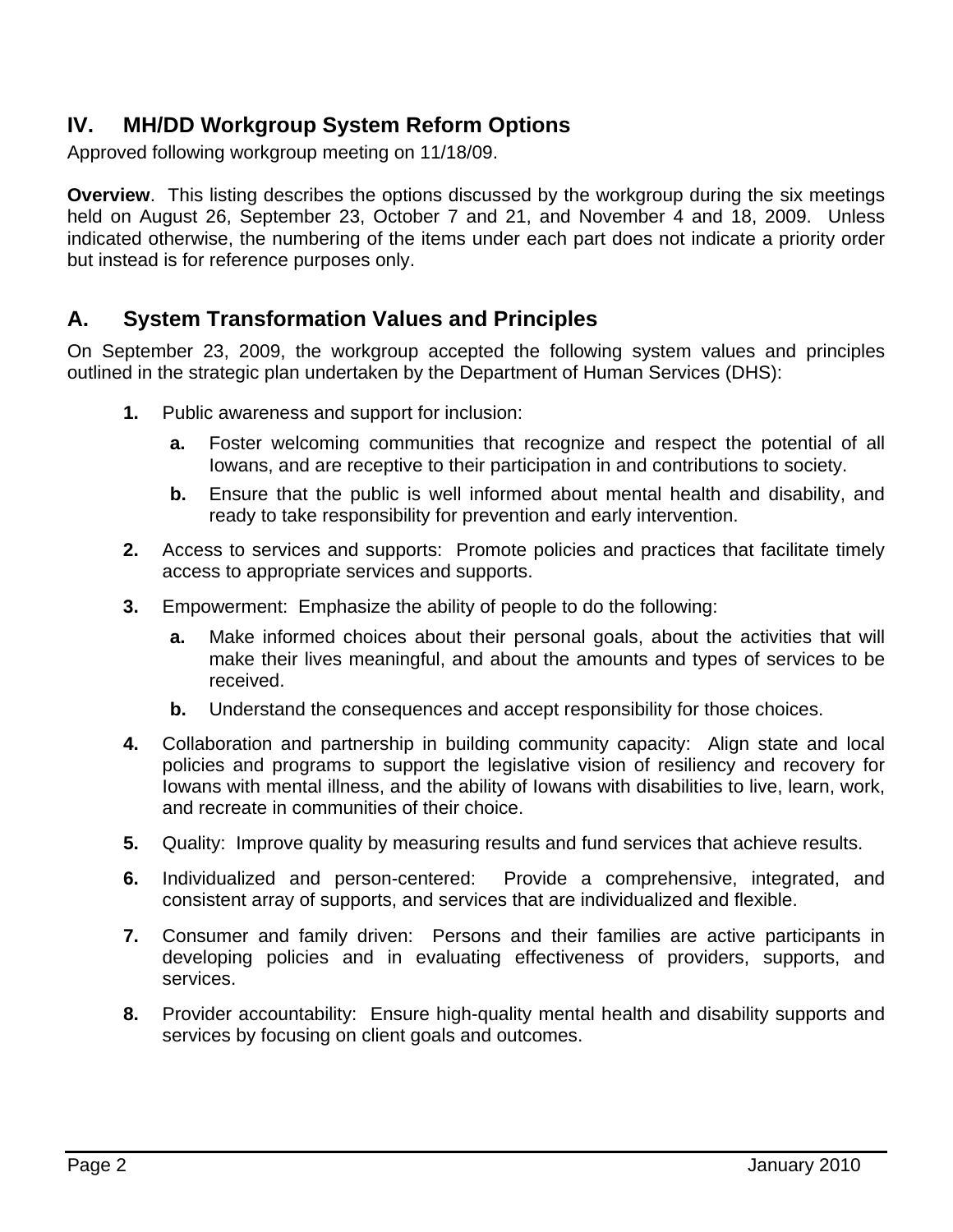**9.** Government responsibility and accountability: Adequately fund and manage supports and services that promote the ability of Iowans to live, learn, work, and recreate in communities of their choice.

# **B. Funding Distribution Formula Options**

- **1.** During the period that federal stimulus funding is provided to counties through an enhanced Medicaid match rate, disregard the federal stimulus amount to be received by each county. (Accepted by workgroup on October 7 – See part VI for full list of options considered by the workgroup)
- **2.** These funding formula-related options were accepted by the workgroup on November 18, 2009:
	- **a.** Allow counties the option of returning all or a portion of allowed growth funding that would otherwise cause the county to carry an excess ending balance. The funding would have to be returned before the end of the fiscal year and would be credited to the risk pool for distribution in the succeeding fiscal year. (offered on November 4)
	- **b.** Allow unused FY 2009-2010 risk pool funding to be used to reduce waiting lists in that same fiscal year for State Payment Program Services. (offered on November 4)

## **C. Near-term System Change Options (for enactment during the 2010 Legislative Session)**

- **1.** Highest Priorities. On October 7 and November 18, 2009, the workgroup identified the following items as having the highest priority for further development:
	- **a.** Phase in a shift in funding responsibility from the counties to the state for each of the following:
		- **(1)** The costs of mental health commitments. Under mental health commitment costs, several related service areas were mentioned, including hospitalization, hearing costs, transportation, and mental health advocates.
		- **(2)** All institutional costs.
		- **(3)** The nonfederal share of Medicaid funded services. In return, the state would reduce allowed growth and property tax relief funding provided to counties under current law. The following phase-in order was suggested: State Resource Centers, State Mental Health Institutes, other intermediate care facilities for persons with mental retardation (ICFMRs), civil commitment costs, and Medicaid home and communitybased waivers for persons with intellectual disabilities (formerly mental retardation).
	- **b.** Shifting from a county dollar cap on MH/DD services levies to a rate cap.
	- **c.** Working on state investments in community capacity building.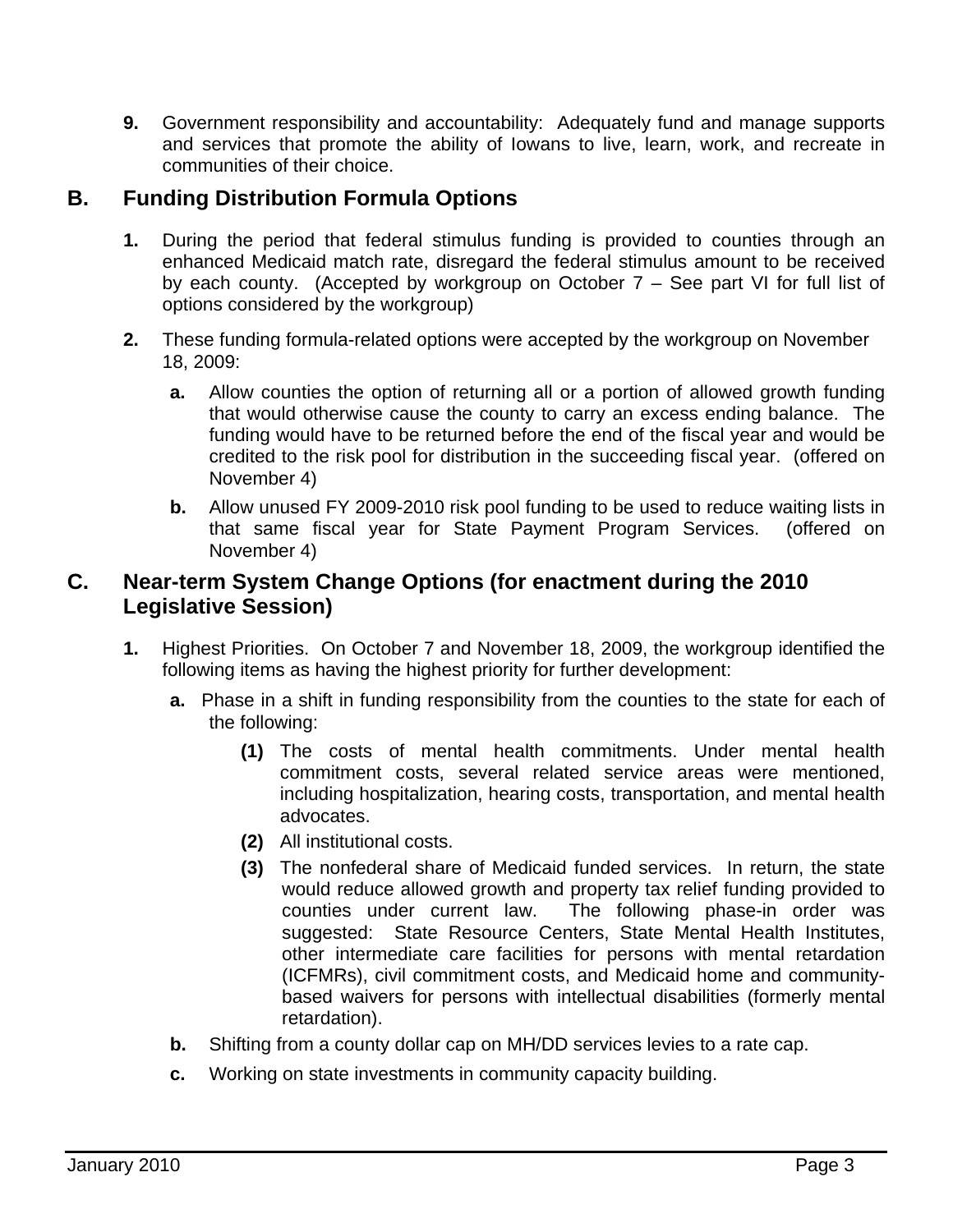- **d.** Developing the case rate approach for funding distribution and other measures for distributing funding based upon persons' county of residence rather than legal settlement.
- **2.** Lower Priority Options. The following options were discussed on October 7 and November 18, 2009, and determined by the workgroup to have a lower priority:
	- **a.** Regularly evaluate service arrays and address in funding formulas.
	- **b.** Combine mental health, substance abuse, and suicide prevention programs.
	- **c.** Switch to a Medicaid-type of service arrangement with state-identified mandatory and optional services.
	- **d.** Create efficiencies and strive for changes in Medicaid documentation to be more cost effective; this may include a future workgroup to bring together representatives of the federal Centers for Medicare and Medicaid Services (CMS), providers, counties, and the Iowa Medicaid Enterprise (IME) for documentation redevelopment. (offered August 26 & revised following November 18 meeting)
	- **e.** Shift and revise current non-MH/DD funding streams for purposes of restoring or enhancing MH/DD services. Options offered include eliminating certain tax credits, reducing state employee salaries by 5 percent rather than laying off employees, requiring school districts to spend down fund balances, and using the roads budgets to pay for people services rather than roads. (offered on August 26 and October 21)
	- **f.** Address the disparity between the reimbursement rates paid for private intermediate care facility for persons with mental retardation (ICFMR) level of care versus the state resource center ICFMRs. (offered at September 23 meeting and discussed on November 4)
	- **g.** Citizens' Aide/Ombudsman general suggestions (offered on November 4):
		- **(1)** Mandate communication and collaboration for all parties involved with the civil commitment process.
		- **(2)** Either establish a pilot process or mandate use of community mental health centers to preevaluate persons with mental illness prior to a courtordered commitment.
		- **(3)** Use the state mental health institutes (MHIs) for providing sub-acute care for those patients who no longer meet the criteria for commitment but are not appropriate for release.
		- **(4)** Mandate notification of law enforcement by provider prior to a patient's discharge if the patient was delivered to the provider by law enforcement for mental health-related concerns.
	- **h.** Citizens' Aide/Ombudsman suggestions regarding MH courts and jail diversion programs (offered on November 4):
		- **(1)** Implement MH court and jail diversion pilot projects using federal grants. Use the MH/MR/DD/BI Commission to administer.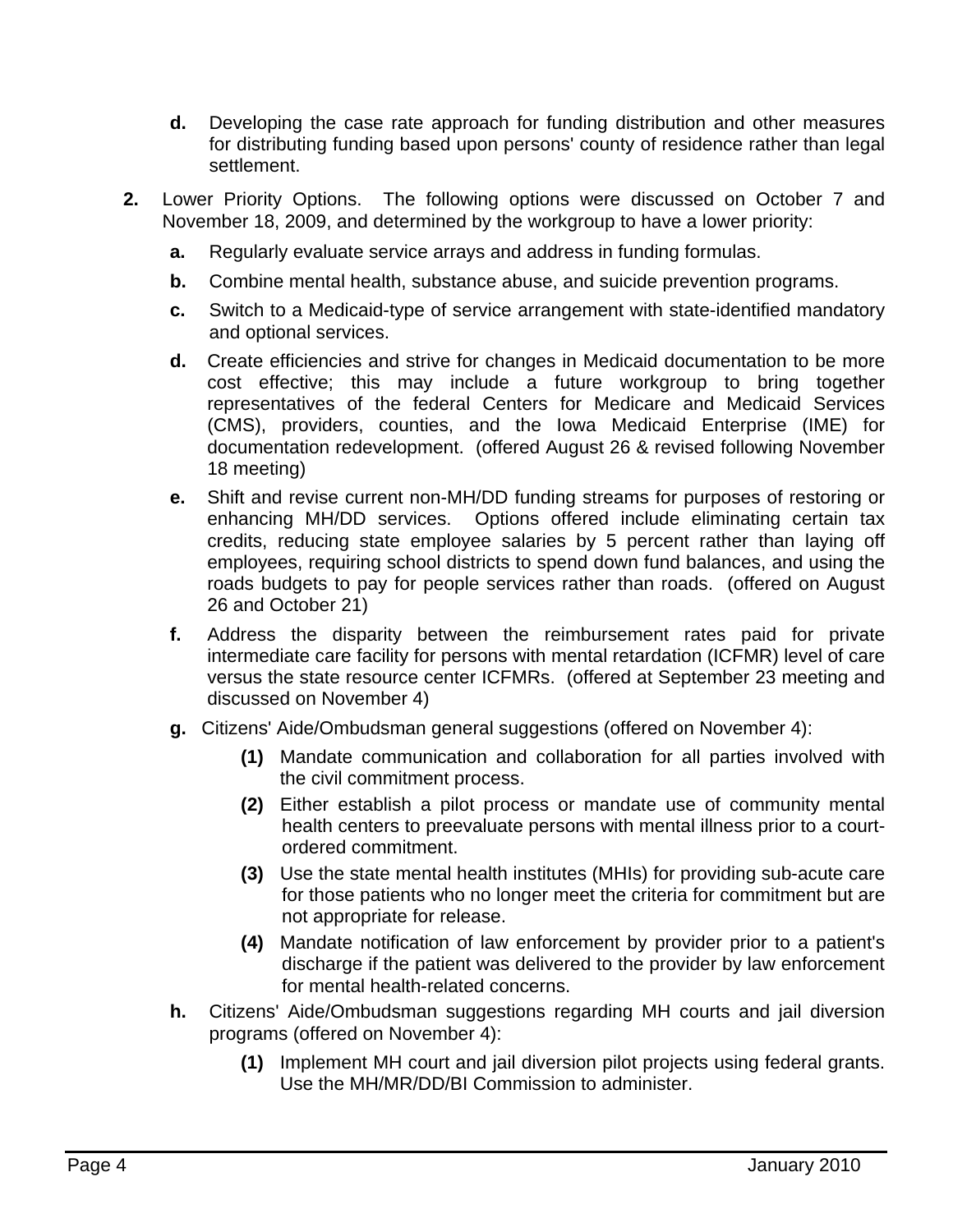- **(2)** Members of the General Assembly should study the Council of State Governments' guide entitled, "Mental Health Courts: A Guide to Research-Informed Policy and Practice," in order to better understand how mental health courts can address the issues related to people with mental illnesses in the criminal justice system.
- **(3)** The Legislature should study Code Chapter 230A (Community Mental Health Centers (CMHCs)) and consider the CHMC role in providing MH services to persons in jails.
- **i.** Implement measures to increase the supply of qualified psychiatrists, Advanced Registered Nurse Practitioner (ARNP) specialists, and other types of service providers where there are shortages. (offered on November 4)
- **j.** Use Medicaid savings realized from avoiding institutional care to reduce the waiting list for the BI waiver. (DHS analysis discussed on November 4)
- **k.** Mental health parity laws should be amended to address insurance practices restricting mental health treatments to address behaviors resulting from traumatic brain injuries. (Suggested from audience on November 4)
- **l.** Increase client participation in financing for higher income brackets and count parental income until the client is over age 25. (offered August 26)
- **m.** Increase taxes or place a surtax on alcoholic beverage or nondiet soda and commit revenue to mental health and substance abuse treatment.
- **n.** Regionalize certain community-based services to improve the system and avoid the use of more expensive services. (offered on October 21)

# **D. Pilot Projects**

- **1.** Current Pilot Projects discussed by the workgroup:
	- **a.** The County Social Services project involving Black Hawk, Butler, Cerro Gordo, Floyd, and Mitchell counties was authorized by statute.<sup>[1](#page-4-0)</sup> Among other authority, for purposes of allowed growth and community services funding, the participating counties were allowed to combine and average levy amounts and maintain the relative percentage of the funding, provided the minimum levy amounts were maintained. The pilot project's initial term ends June 30, 2010.
	- **b.** The workgroup heard a presentation from a group of representatives of Wright, Boone, and Franklin counties for a system-wide overhaul to develop and implement a statewide management plan for MH/DD adult services based on functional assessments and distribute funding through caseload-based budgets administered by the counties or county regions. The workgroup requested the group to revise the option to instead be a pilot project.

l

<span id="page-4-0"></span> $1$  2008 Iowa Acts chapter 1187, section 59, subsection 9, amending 2007 Iowa Acts chapter 215, section 1.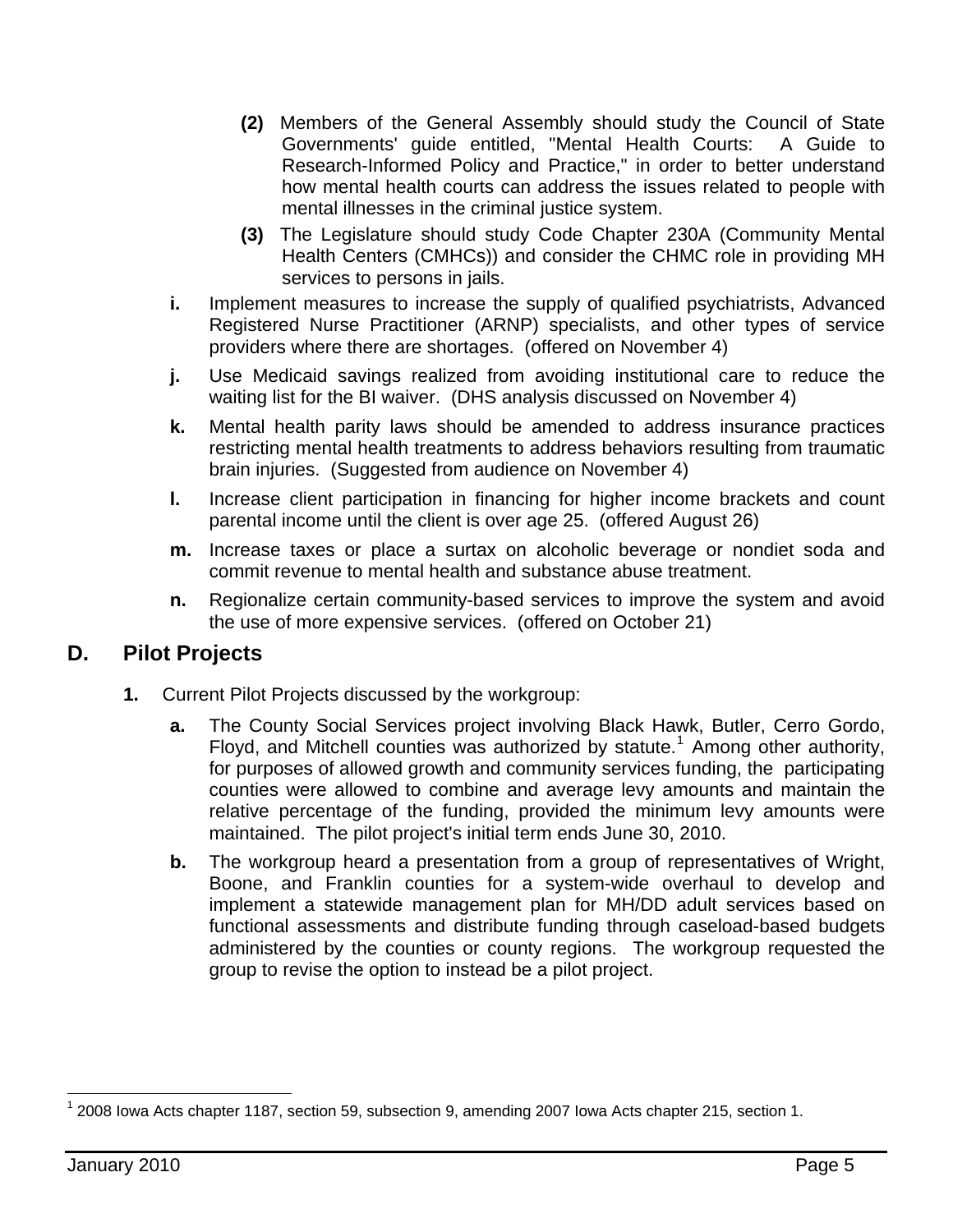- **2.** Potential Incentives and Funding Sources for Other Pilot Projects (this list was developed by the legislative staff group following the November 4 meeting and accepted by the workgroup at the November 18 meeting):
	- **a.** Hold Harmless. If a pilot project realizes savings, exempt the amount saved for use in expanding or investment in other services.
	- **b.** Set Aside. Set aside a certain amount of allowed growth funding that may be used for award for any of the policy options or pilot projects.
	- **c.** Federal and State Funding. Ask the Mental Health Planning Council, DHS, Magellan, and other bodies with some discretion over federal or state grant funding to invest such funding in the options or pilot projects identified.
	- **d.** Special Authority. Authorize counties to have limited use of fund transfer or supplemental levy authority to provide start-up investment of moneys in services that would realize cost savings by avoiding usage of higher cost services.

# **E. Complete Set of Options to Address County Eligibility for Allowed Growth and Risk Pool Funding Streams for FY 2010-2011 and FY 2011- 2012**

(discussed by workgroup on 10/7/09, 10/21/09, or 11/18/09)

- **1.** Use the county ending balance for FY 2007-2008 instead of updating. (Craig Wood)
- **2.** Increase the ending balance percentages used for determining eligibility and amount of funding. Amount of the increase would be equal to the federal Medicaid stimulus amount to be received by the county. (Craig Wood and legislative staff)
- **3.** Disregard the federal Medicaid stimulus amount to be received by each county. (full workgroup discussion on August 26)
- **4.** Eliminate the 3 percent inflation adjustment for counties with ending balance percentages of less than 5 percent and the 2 percent inflation adjustment for counties with ending balance percentages of 5 percent or more but less than 10 percent; maintain the "ledge" factor for ending balance percentages of 10 percent or more but less than 15 percent. (legislative staff work)
- **5.** Distribute the same amounts to qualifying counties for FY 2010-2011 as was distributed for FY 2009-2010. If new funding is appropriated, distribute the new funding under a different funding formula. (legislative staff)
- **6.** Eliminate the adjustment provisions used in the current formula and distribute according to a sliding scale based upon ending balance percentages from 0 through 15 percent. (legislative staff – this option was originally identified as a high priority on October 7 but was discarded on October 21 after further discussion)
- **7.** Average the ending balances from the two latest known fiscal years instead of the current one fiscal year. (offered on November 4 and rejected on November 18)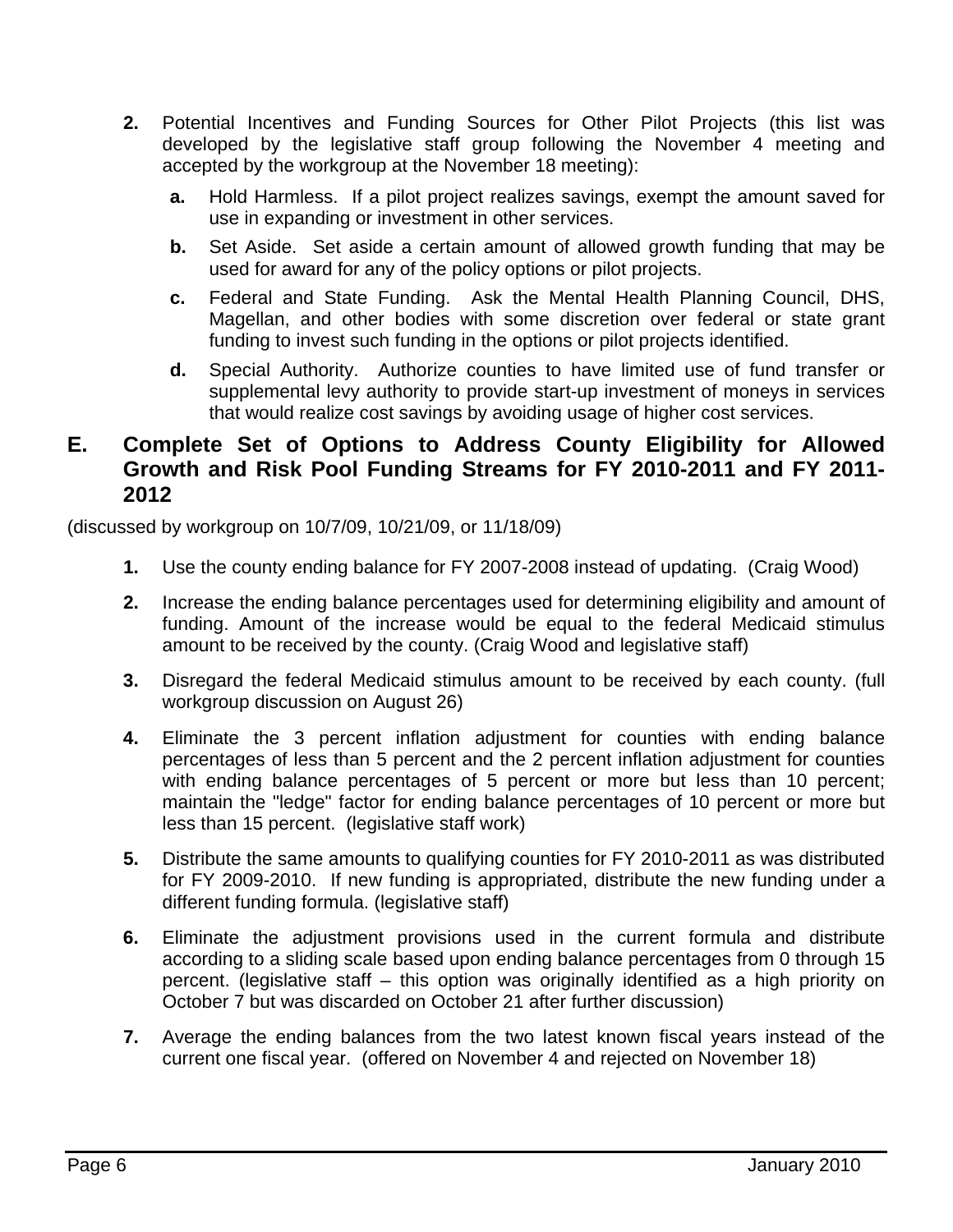# **F. Data and Information and Options Offered**

A number of data and information items and options offered along with meeting briefings are posted on the webpage for the workgroup:

[http://www.legis.state.ia.us/scripts/docmgr/docmgr\\_comdocs.dll/showtypeinterim?idt=true&type=ih](http://www.legis.state.ia.us/scripts/docmgr/docmgr_comdocs.dll/showtypeinterim?idt=true&type=ih&com=502) [&com=502](http://www.legis.state.ia.us/scripts/docmgr/docmgr_comdocs.dll/showtypeinterim?idt=true&type=ih&com=502)

A listing of the items is attached to this report.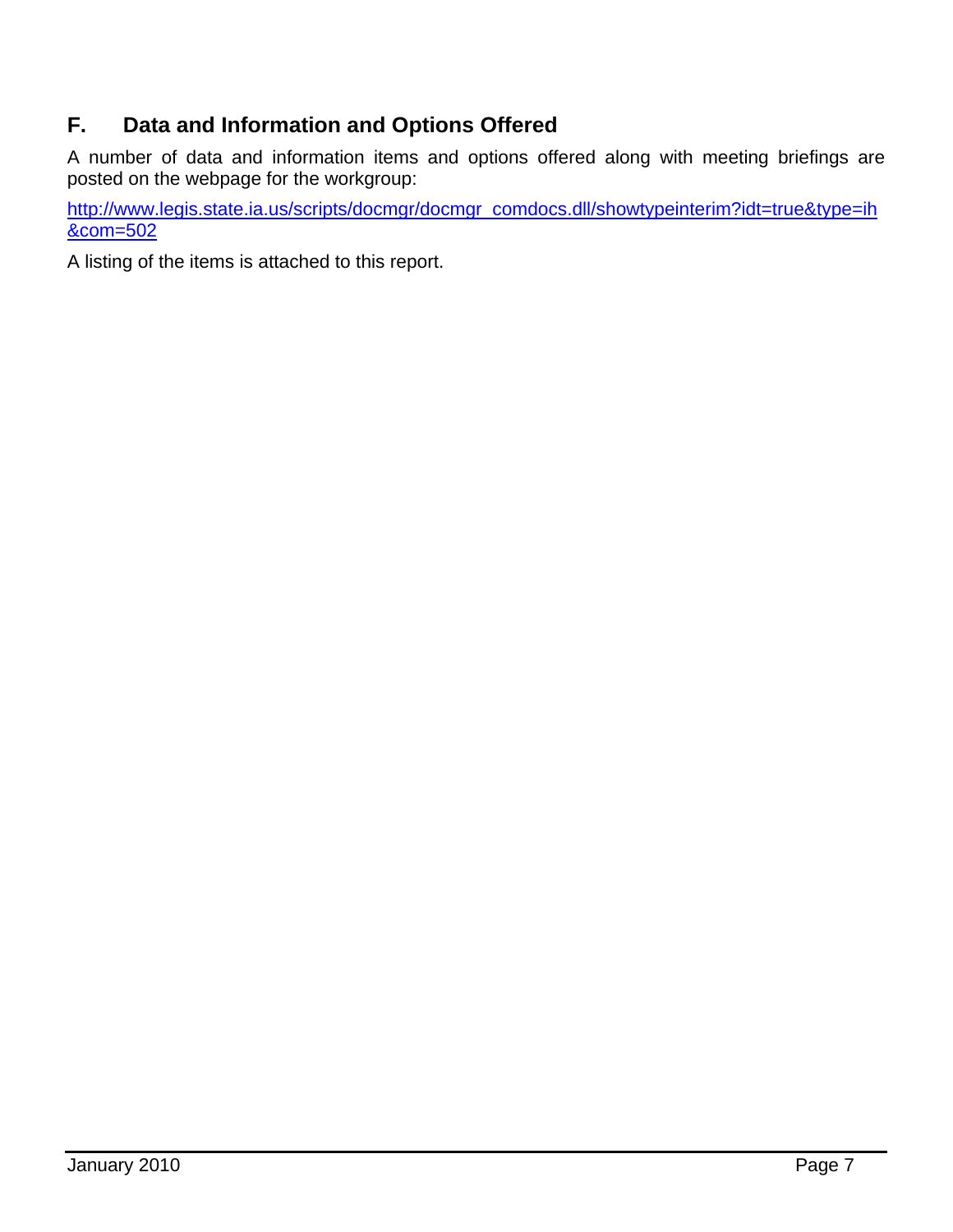## **ADULT MENTAL HEALTH AND DEVELOPMENTAL DISABILITIES SERVICE SYSTEM WORK GROUP MEMBER CONTACT LIST PUBLIC MEMBERS**

Mr. Jim Aberg Opportunity Village 1200 N. 9th Street W. PO Box 622 Clear Lake, IA 50428  $O - (641)$  355-1285 [jaberg@oppvill.org](mailto:jaberg@oppvill.org) **(Provider)**

Ms. Shelly Chandler IACP Executive Director 7025 Hickman Road, Suite 5 Urbandale, IA 50322  $O - (515)$  270-9495 [schandler@iowaproviders.org](mailto:schandler@iowaproviders.org) **(Provider)** 

Mr. Bill Gardam, MH/DS Interim Division **Administrator** Department of Human Services 1305 E. Walnut Des Moines, IA 50319 O – (515) 281-5808 or 281-0377 [bgardam@dhs.state.ia.us](mailto:bgardam@dhs.state.ia.us) (**Department of Human Services)** 

Ms. Angie Plager 32541 585th Ave. Cambridge, IA 50046-8568  $C - (515) 554 - 9759$ angieplager@yahoo.com **(Consumer/Advocate)** 

Ms. Jennifer Vermeer, Medicaid Director Medicaid Enterprise 100 Army Post Road Des Moines, IA 50315  $O - (515)$  725-1121 [jvermee@dhs.state.ia.us](mailto:jvermee@dhs.state.ia.us) **(Department of Human Services)** 

Mr. Craig Wood Linn County CPC Administrator 930 1st Street SW Cedar Rapids, IA 52404 O – (319) 892-5670 [craigewood@mchsi.com](mailto:craigewood@mchsi.com)

**(Iowa State Association of Counties/County Central Point of Coordination Administrators (ISAC/CPC))**

Ms. Teresa Bomhoff 2009 Iowa Mental Health Planning Council Chairperson 2009 NAMI Greater Des Moines President 200 S.W. 42nd Street Des Moines, IA 50312 H – (515) 274-6876  $O - (515)$  284-4447 NAMI GDM: (515) 277-0672 [tbomhoff@mchsi.com](mailto:tbomhoff@mchsi.com) [namigdm@gmail.com](mailto:namigdm@gmail.com) **(Consumer/Advocate)** 

Ms. Patty Erickson-Puttmann Woodbury County CPC Administrator 620 Douglas Street, Room B4 Sioux City, IA 51101  $O - (712)$  279-6459 [perickson@sioux-city.org](mailto:perickson@sioux-city.org)

**(Iowa State Association of Counties/County Central Point of Coordination Administrators (ISAC/CPC))** 

Mr. Charles Krogmeier, Director Department of Human Services 1305 E. Walnut Des Moines, IA 50319  $O - (515)$  281-5452 [ckrogme@dhs.state.ia.us](mailto:ckrogme@dhs.state.ia.us) **(Department of Human Services)** 

Mr. Carl Smith, Professor and Chair Department of Curriculum & Instruction Iowa State University N165b Lagomarcino Hall Ames, IA 50011-3191  $O - (515)$  294-0317 [csmith@iastate.edu](mailto:csmith@iastate.edu)

(MH/MR/DD/BI Commission) **(Consumer/Advocate)** 

Ms. Karen Walters-Crammond Polk County CPC Office 218 6th Ave. Suite 1000 Des Moines, IA 50309  $O - (515)$  243-0867

#### [karen@pchs.co.polk.ia.us](mailto:karen@pchs.co.polk.ia.us)

**(Iowa State Association of Counties/County Central Point of Coordination Administrators (ISAC/CPC))**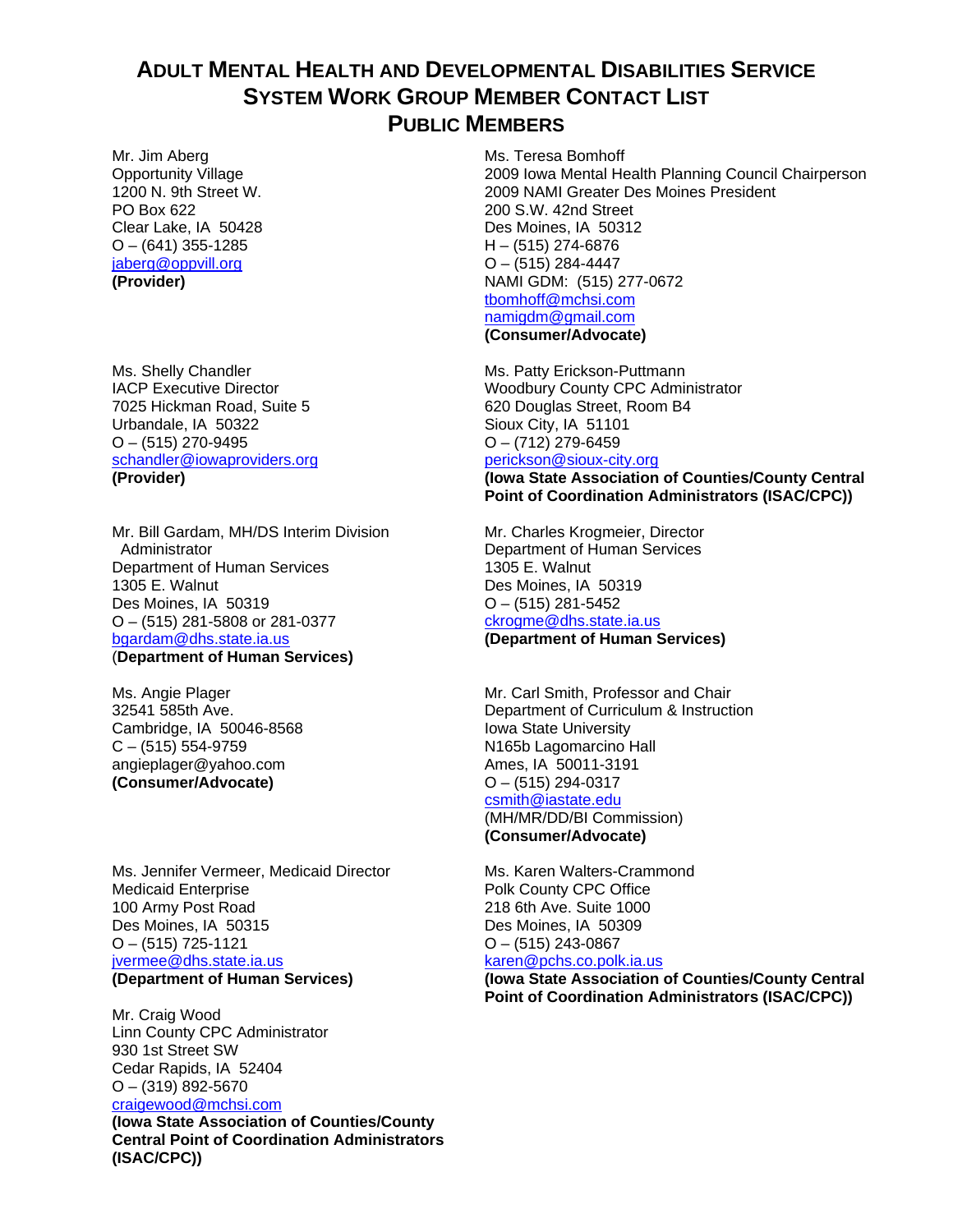# **ADULT MENTAL HEALTH AND DEVELOPMENTAL DISABILITIES SERVICE SYSTEM WORK GROUP MEMBER CONTACT LIST LEGISLATIVE MEMBERS**

Ms. Kris Bell Senate Democratic Caucus Staff **Statehouse** Des Moines, IA 50319  $O - (515)$  242-5896 [kris.bell@legis.state.ia.us](mailto:kris.bell@legis.state.ia.us)

Ms. Patty Funaro Legislative Services Agency Legal Services Division **Statehouse** Des Moines, IA 50319  $O - (515)$  281-3040 [patty.funaro@legis.state.ia.us](mailto:patty.funaro@legis.state.ia.us)

Ms. Sue Lerdal Legislative Services Agency Fiscal Services Division **Statehouse** Des Moines, IA 50319  $O - (515)$  281-7794 [sue.lerdal@legis.state.ia.us](mailto:sue.lerdal@legis.state.ia.us)

Mr. John Pollak Legislative Services Agency Legal Services Division **Statehouse** Des Moines, IA 50319 O – (515) 281-3818 [john.pollak@legis.state.ia.us](mailto:john.pollak@legis.state.ia.us)

Mr. Jess Benson Legislative Services Agency Fiscal Services Division **Statehouse** Des Moines, IA 50319  $O - (515)$  281-4611 [jess.benson@legis.state.ia.us](mailto:jess.benson@legis.state.ia.us)

Mr. Zeke Furlong House Democratic Caucus Staff **Statehouse** Des Moines, IA 50319  $O - (515)$  281-6972 [zeke.furlong@legis.state.ia.us](mailto:zeke.furlong@legis.state.ia.us)

Mr. Peter Matthes Senate Republican Caucus Staff **Statehouse** Des Moines, IA 50319 O – (515) 281-3979 [peter.matthes@legis.state.ia.us](mailto:peter.matthes@legis.state.ia.us)

Mr. Brad Trow House Republican Caucus Staff **Statehouse** Des Moines, IA 50319 O – (515) 281-3471 [brad.trow@legis.state.ia.us](mailto:brad.trow@legis.state.ia.us)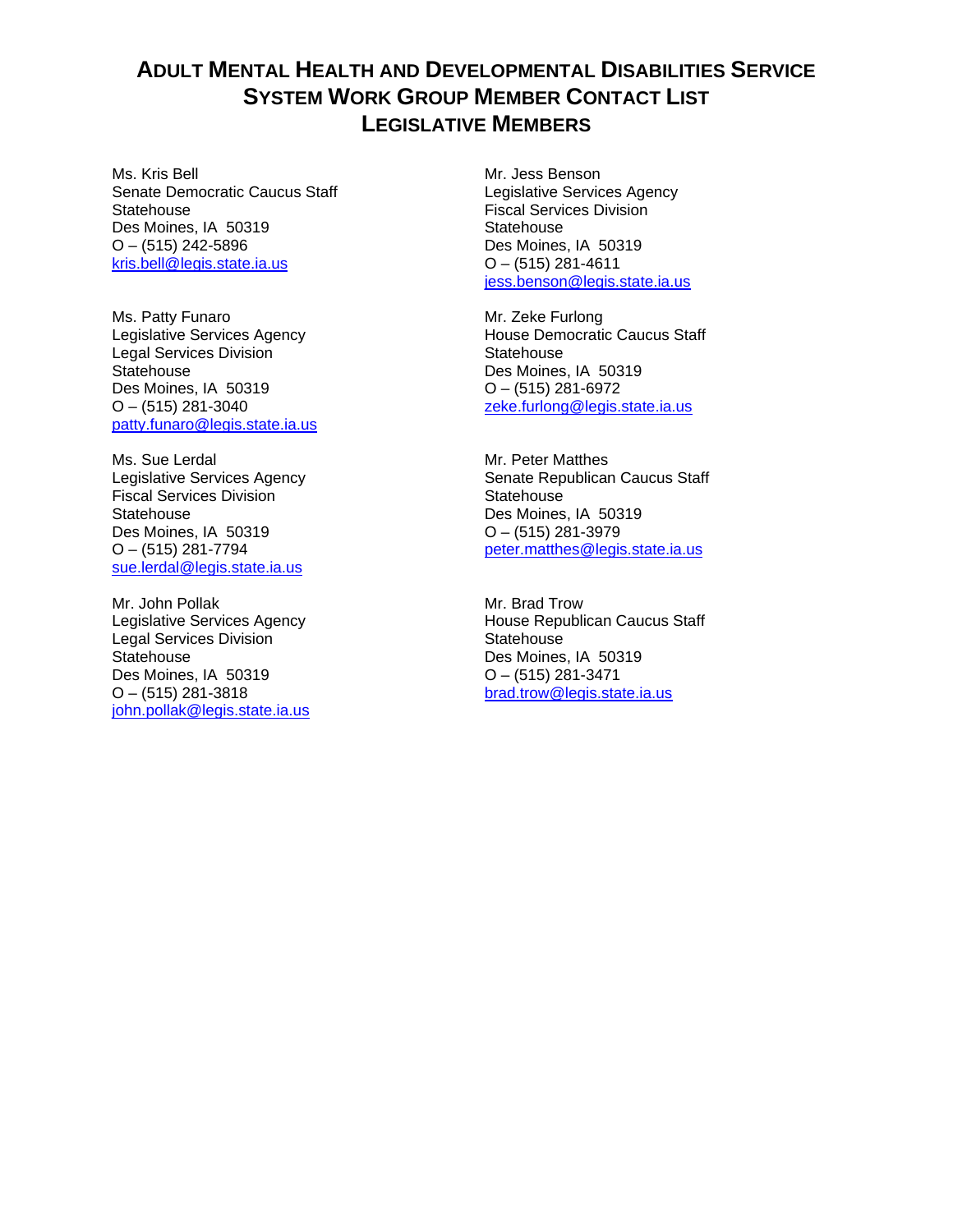# **Data Items and Other Materials Distributed to the Workgroup**

### **1. Distributed on September 22, 2009**

- **a.** [County Services Fund Levy Rate Comparison](http://www.legis.state.ia.us/lsadocs/IntComDoc/2010/IDJCP000.PDF)
- **b.** [Out-of-State Placement Information \(DHS\)](http://www.legis.state.ia.us/lsadocs/IntComDoc/2010/IDJCP001.PDF)

### **2. Distributed on September 30, 2009**

**a.** [Number of People Served in County System by Disability Type \(DHS – based on](http://www.legis.state.ia.us/lsadocs/IntComDoc/2010/IDJCP002.PDF)  [county plans\)](http://www.legis.state.ia.us/lsadocs/IntComDoc/2010/IDJCP002.PDF) 

### **3. Distributed on October 7, 2009**

- **a.** [DHS table showing the number of persons served by child and adult status plus](http://www.legis.state.ia.us/lsadocs/IntComDoc/2010/IDJCP003.PDF)  [disability diagnosis in each county – FY 2006-2007](http://www.legis.state.ia.us/lsadocs/IntComDoc/2010/IDJCP003.PDF)
- **b.** DHS table showing the number of persons served by child and adult status plus [disability diagnosis in each county – FY 2007-2008](http://www.legis.state.ia.us/lsadocs/IntComDoc/2010/IDJCP004.PDF)
- **c.** [DHS table showing recipients of services by county of residence, first with columns](http://www.legis.state.ia.us/lsadocs/IntComDoc/2010/IDJCP005.PDF)  [showing Medicaid program services and county service](http://www.legis.state.ia.us/lsadocs/IntComDoc/2010/IDJCP005.PDF)
- **d.** [DHS map showing county general population, number of residents of the county](http://www.legis.state.ia.us/lsadocs/IntComDoc/2010/IDJCP006.PDF)  [served, and percentage of the general population served](http://www.legis.state.ia.us/lsadocs/IntComDoc/2010/IDJCP006.PDF)
- **e.** [DHS map showing county general population, number of persons served with legal](http://www.legis.state.ia.us/lsadocs/IntComDoc/2010/IDJCP007.PDF)  [settlement in that county](http://www.legis.state.ia.us/lsadocs/IntComDoc/2010/IDJCP007.PDF)
- **f.** [DHS map showing county general population, number of persons served under the](http://www.legis.state.ia.us/lsadocs/IntComDoc/2010/IDJCP008.PDF)  [State Payment Program in that county, and percentage of th](http://www.legis.state.ia.us/lsadocs/IntComDoc/2010/IDJCP008.PDF)e county population served in the program
- **g.** [DHS table with each county's expenditure, county population, number of county](http://www.legis.state.ia.us/lsadocs/IntComDoc/2010/IDJCP009.PDF)  [residents served, number of persons with legal settlement served, and amount](http://www.legis.state.ia.us/lsadocs/IntComDoc/2010/IDJCP009.PDF)  [expended FY 2006-2007](http://www.legis.state.ia.us/lsadocs/IntComDoc/2010/IDJCP009.PDF)
- **h.** [DHS table with each county's expenditure, county population, number of county](http://www.legis.state.ia.us/lsadocs/IntComDoc/2010/IDJCP010.PDF)  [residents served, number of persons with legal settlement served, and amount](http://www.legis.state.ia.us/lsadocs/IntComDoc/2010/IDJCP010.PDF)  [expended FY 2007-2008](http://www.legis.state.ia.us/lsadocs/IntComDoc/2010/IDJCP010.PDF)

### **4. Distributed on November 4, 2009**

- **a.** [Mandated Services from County Chart of Accounts](http://www.legis.state.ia.us/lsadocs/IntComDoc/2010/IDJCP013.PDF)
- **b.** [FY 2007 Mandated and Nonmandated Services Pie Chart](http://www.legis.state.ia.us/lsadocs/IntComDoc/2010/IDJCP016.PDF)
- **c.** [County Behavioral Health Expenditures 2001-2008 Pie Charts](http://www.legis.state.ia.us/lsadocs/IntComDoc/2010/IDJCP014.PDF)
- **d.** [County Behavioral Health Expenditures 2001-2008 Bar Charts](http://www.legis.state.ia.us/lsadocs/IntComDoc/2010/IDJCP015.PDF)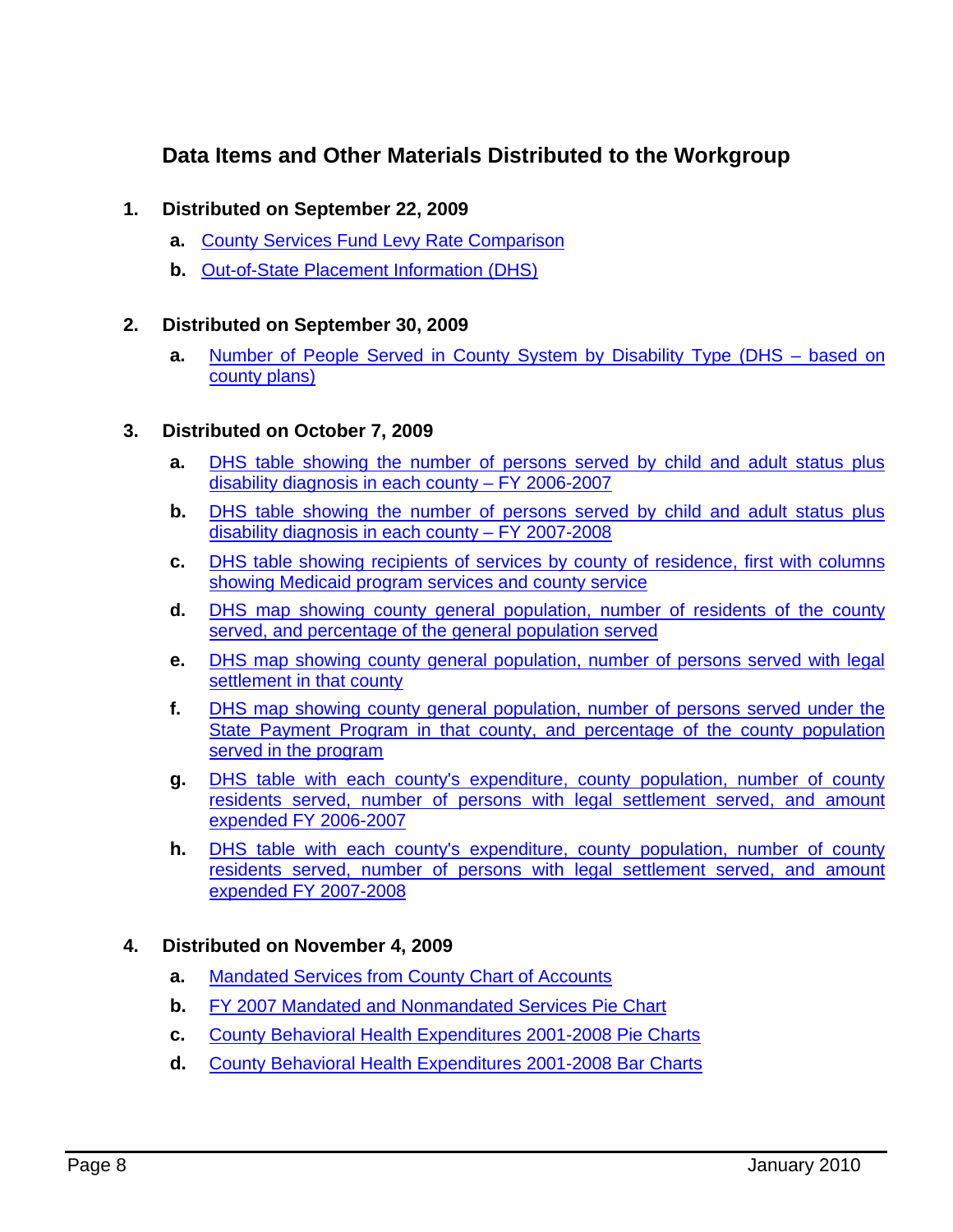- **e.** [Number of Persons Served by Medicaid Behavioral Health & Disability Services in](http://www.legis.state.ia.us/lsadocs/IntComDoc/2010/IDJCP017.PDF)  [Each County](http://www.legis.state.ia.us/lsadocs/IntComDoc/2010/IDJCP017.PDF)
- **f.** [Total Behavioral Health Population Served by county FY 2008; and October 7 items](http://www.legis.state.ia.us/lsadocs/IntComDoc/2010/IDJCP018.PDF)  [4B, 4C, and 4D redistributed](http://www.legis.state.ia.us/lsadocs/IntComDoc/2010/IDJCP018.PDF)
- **g.** [Analysis of cost of care while on waiting list for BI waiver slot](http://www.legis.state.ia.us/lsadocs/IntComDoc/2010/IDJCP011.PDF)
- **h.** [Analysis comparing private ICFMR costs with state resource center ICFMR costs](http://www.legis.state.ia.us/lsadocs/IntComDoc/2010/IDJCP012.PDF)

# **Materials Distributed**

- [Background information for first meeting](http://www.legis.state.ia.us/lsadocs/IntComHand/2010/IHJCP001.PDF) (8/23/09)
- [Allowed Growth Funding Distribution Flow Chart \(ISAC\)](http://www.legis.state.ia.us/lsadocs/IntComHand/2010/IHJCP005.PDF) (9/23/09)
- [County Social Services Pilot Project Business Plan](http://www.legis.state.ia.us/lsadocs/IntComHand/2010/IHJCP006.PDF) (9/23/09)
- [County Social Services Pilot Project Presentation Slides](http://www.legis.state.ia.us/lsadocs/IntComHand/2010/IHJCP007.PDF) (9/23/09)
- [DHS Mental Health and Disability Services Transformation Plan Presentation Slides](http://www.legis.state.ia.us/lsadocs/IntComHand/2010/IHJCP008.PDF) (9/23/09)
- [Association of Community Providers Reform Proposal and Attachments](http://www.legis.state.ia.us/lsadocs/IntComHand/2010/IHJCP009.PDF) (9/23/09)
- [Estimate of effect of federal ARRA Medicaid funding for counties \(DHS RFI distributed by Jess](http://www.legis.state.ia.us/lsadocs/IntComHand/2010/IHJCP010.PDF)  [Benson\)](http://www.legis.state.ia.us/lsadocs/IntComHand/2010/IHJCP010.PDF) (9/23/09)
- [List of data and information requests \(as of 8/27/09\)](http://www.legis.state.ia.us/lsadocs/IntComHand/2010/IHJCP002.PDF) (9/23/09)
- [List of funding formula change options \(as of 9/2/09\)](http://www.legis.state.ia.us/lsadocs/IntComHand/2010/IHJCP004.PDF) (9/23/09)
- [Updated compilation of service system reform options proposed \(as of 9/23/09\)](http://www.legis.state.ia.us/lsadocs/IntComHand/2010/IHJCP003.PDF) (10/1/09)
- [Evaluate Service Arrays and Address in Funding Formulas, Presentation by Carl Smith](http://www.legis.state.ia.us/lsadocs/IntComHand/2010/IHJCP024.PDF) (10/7/09)
- [Change to levy rate freeze option Presentation by Karen Walters-Crammond](http://www.legis.state.ia.us/lsadocs/IntComHand/2010/IHJCP012.PDF) (10/7/09)
- [Switch to a Medicaid-like approach for services supporting material distributed by Craig Wood](http://www.legis.state.ia.us/lsadocs/IntComHand/2010/IHJCP014.PDF) (10/7/09)
- [Investment in Community Capacity Presentation by Bob Bacon, Center for Disabilities and](http://www.legis.state.ia.us/lsadocs/IntComHand/2010/IHJCP011.PDF)  [Development](http://www.legis.state.ia.us/lsadocs/IntComHand/2010/IHJCP011.PDF) (10/7/09)
- [Implement a case rate approach Presentation by Craig Wood](http://www.legis.state.ia.us/lsadocs/IntComHand/2010/IHJCP015.PDF) (10/7/09)
- [Legal settlement issues presentation by Karen Walters-Crammond](http://www.legis.state.ia.us/lsadocs/IntComHand/2010/IHJCP013.PDF) (10/7/09)
- [Citizens' Aide/Ombudsman Office County Civil Commitment and Placement Survey Results](http://www.legis.state.ia.us/lsadocs/IntComHand/2010/IHJCP018.PDF) (10/21/09)
- [Citizens' Aide/Ombudsman Office County Civil Commitment and Placement Survey Summary](http://www.legis.state.ia.us/lsadocs/IntComHand/2010/IHJCP019.PDF) (10/21/09)